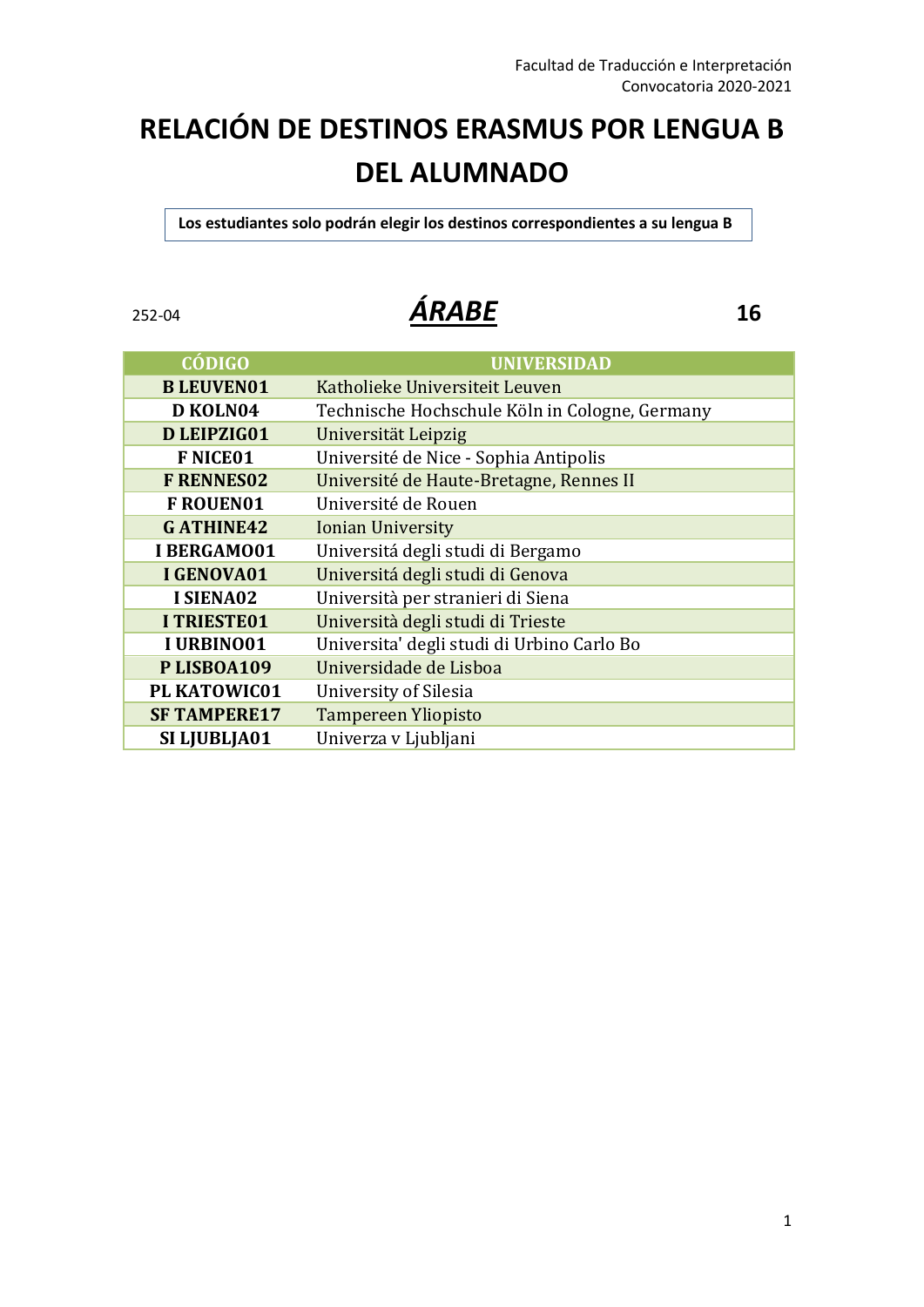### 252-03 *ALEMÁN* **51**

| <b>CÓDIGO</b>        | <b>UNIVERSIDAD</b>                                       |
|----------------------|----------------------------------------------------------|
| A GRAZ01             | Karl-Franzens-Universität Graz                           |
| A INNSBRU01          | Leopold-Franzens-Universität Innsbruck                   |
| <b>A WIEN</b>        | Universität Wien                                         |
| <b>B</b> GENT01      | Universiteit Gent                                        |
| <b>B LEUVEN01</b>    | Katholieke Universiteit Leuven                           |
| <b>CH GENEVE01</b>   | Université de Genève                                     |
| <b>CH WINTERT03</b>  | Zurich University of Applied Sciences                    |
| <b>CY NICOSIA01</b>  | Panepistimio Kyprou                                      |
| <b>CZ PRAHA07</b>    | Univerzita Karlova                                       |
| <b>D ERLANGE02</b>   | Institut für Fremdsprachen und A. bei der Univ. Erlangen |
| <b>D HEIDELB01</b>   | Ruprecht-Karls-Universität Heidelberg                    |
| <b>D HILDESH01</b>   | Universität Hildesheim                                   |
| <b>D KASSEL01</b>    | Universität Kassel                                       |
| <b>D KIEL01</b>      | Christian-Albrechts-Universität zu Kiel                  |
| D KOLN04             | Technische Hochschule Köln in Cologne, Germany           |
| D LEIPZIG01          | Universität Leipzig                                      |
| <b>D MAINZ01</b>     | Johannes-Gutenberg-Universität Mainz                     |
| <b>D MUNCHEN11</b>   | Sprachen & Dolmetscher Institut München (SDI)            |
| <b>D MUNSTER01</b>   | Westfälische Wilhelms-Universität Münster                |
| D PASSAU01           | Universität Passau                                       |
| <b>D POTSDAM01</b>   | Universität Potsdam                                      |
| <b>D REGENSB01</b>   | Universität Regensburg                                   |
| <b>D SAARBRU01</b>   | Universität des Saarlandes                               |
| <b>EE TALLINN05</b>  | Tallinna Ülikool                                         |
| <b>EE TARTU02</b>    | Tartu Ülikool                                            |
| <b>FANGERS04</b>     | Université Catholique de l'Ouest                         |
| <b>F NICE01</b>      | Université de Nice - Sophia Antipolis                    |
| <b>F RENNES02</b>    | Université de Haute-Bretagne, Rennes II                  |
| <b>F ROUEN01</b>     | Université de Rouen                                      |
| <b>GATHINE01</b>     | Ethniko Kai Kapodistriako Panepistimio Athinon           |
| <b>GATHINE42</b>     | <b>Ionian University</b>                                 |
| <b>G THESSAL01</b>   | Aristotle University of Thessaloniki                     |
| I BERGAMO01          | Universitá degli studi di Bergamo                        |
| I BOLOGNA01          | Universita' degli studi di Bologna                       |
| I GENOVA01           | Universitá degli studi di Genova                         |
| <b>INAPOLI10</b>     | Istituto Universitario della Mediazione                  |
| I SIENA02            | Università per stranieri di Siena                        |
| <b>I TRIESTE01</b>   | Università degli studi di Trieste                        |
| I URBINO01           | Universita' degli studi di Urbino Carlo Bo               |
| <b>IRL LIMERIC01</b> | University of Limerick                                   |
| LT KAUNAS02          | <b>Kaunas University of Technology</b>                   |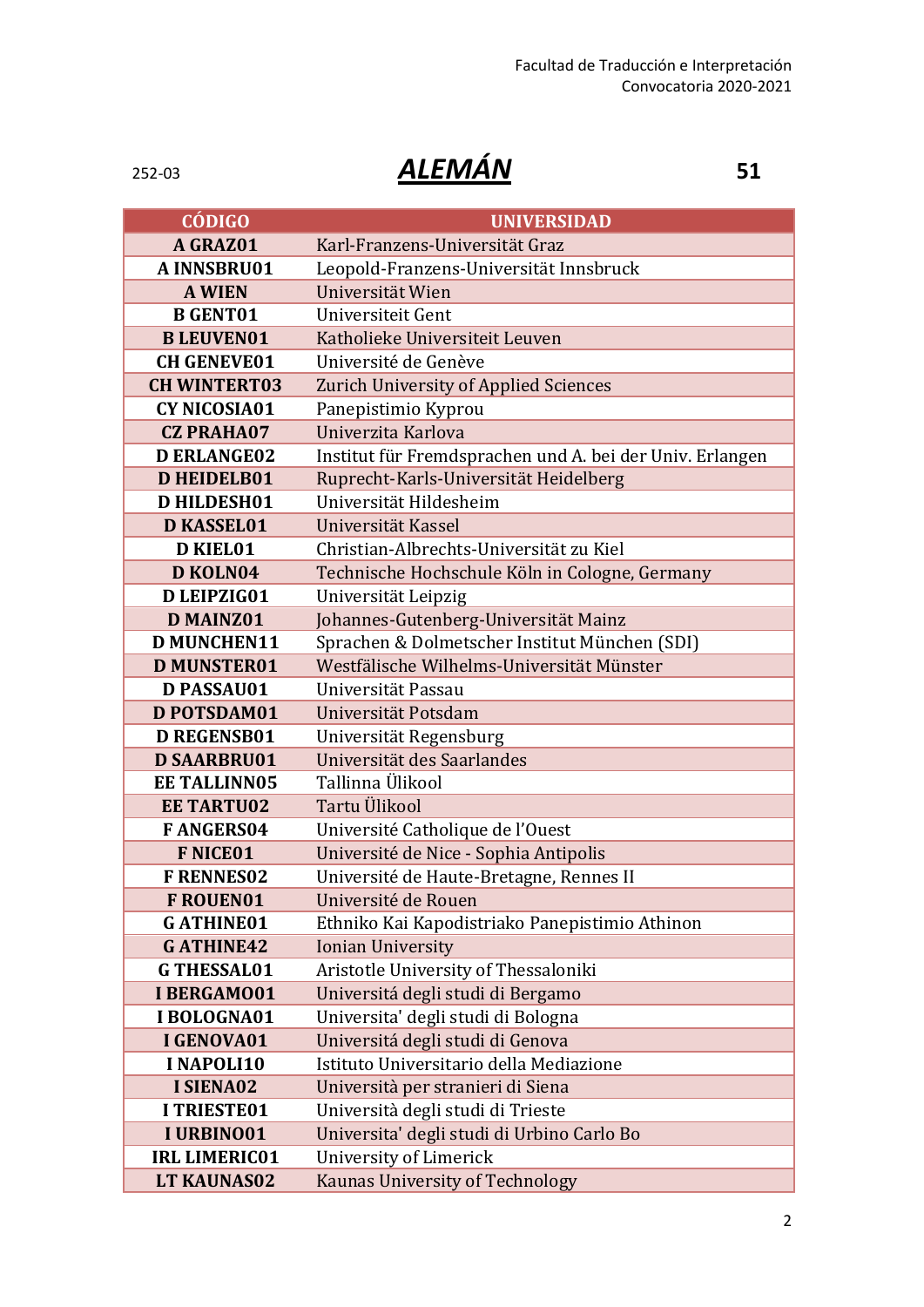### Facultad de Traducción e Interpretación Convocatoria 2020-2021

| <b>CÓDIGO</b>       | <b>UNIVERSIDAD</b>                     |
|---------------------|----------------------------------------|
| PLISBOA109          | Universidade de Lisboa                 |
| PL KATOWIC01        | <b>University of Silesia</b>           |
| PL KRAKOW01         | Uniwersytet Jagiellonsky               |
| PL POZNAN01         | Uniwersytet Im. Adama Mickiewicza      |
| <b>RO BRASOV01</b>  | Universitatea Transilvania din Brasov  |
| <b>RO BUCARES09</b> | Universitatea din Bucaresti            |
| <b>RO CLUJNAP01</b> | Universitatea Babes Bolyai Cluj-Napoca |
| RO IASI02           | Alexandru Ioan Cuza University of Iasi |
| RO TIMISOA01        | Universitatea de Vest din Timisoara    |
| SI LJUBIJA01        | Univerza v Ljubljani                   |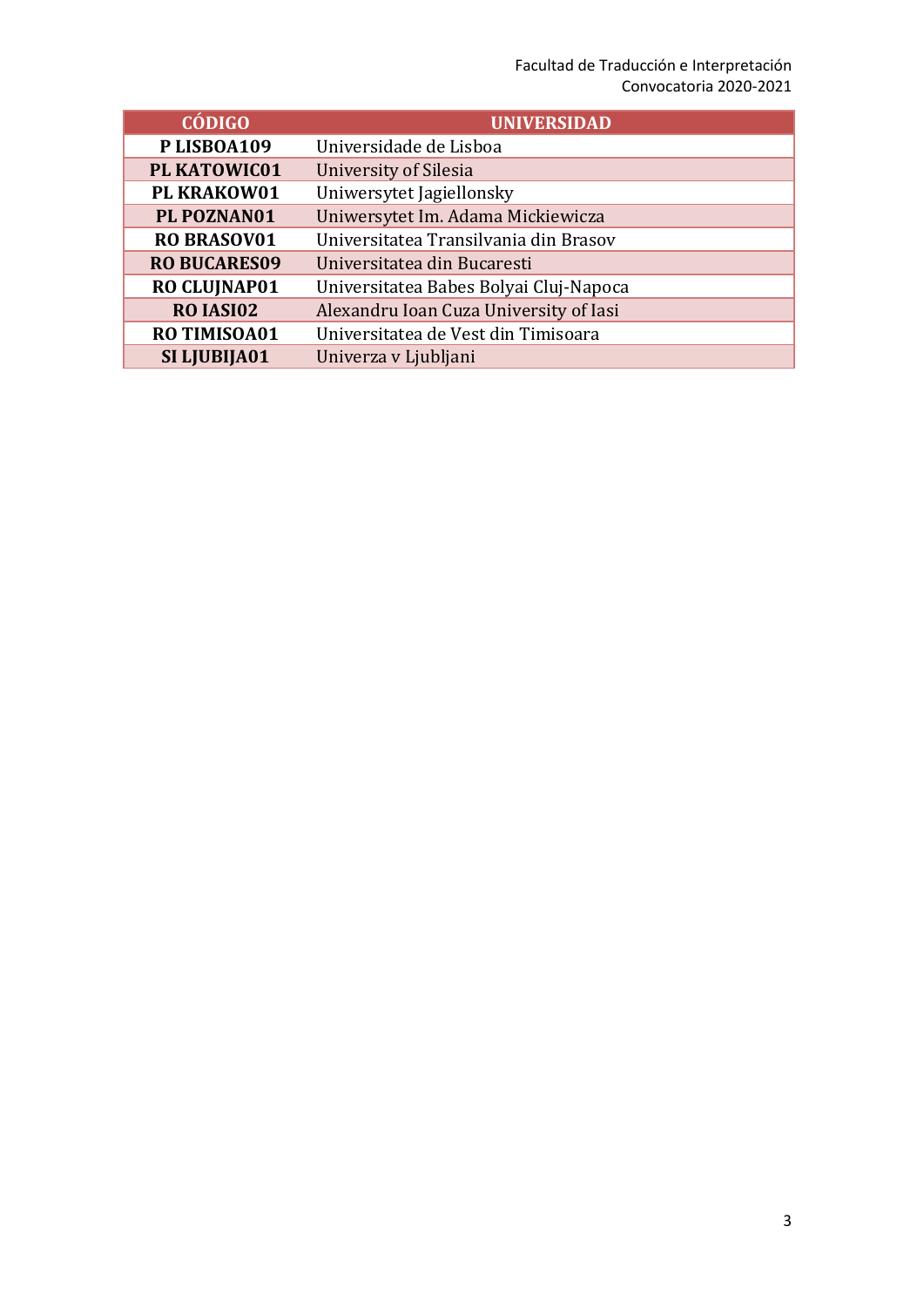# 252-02 *FRANCÉS* **67**

| <b>CÓDIGO</b>       | <b>UNIVERSIDAD</b>                                         |
|---------------------|------------------------------------------------------------|
| <b>A INNSBRU01</b>  | Leopold-Franzens-Universität Innsbruck                     |
| <b>B BRUSSEL01</b>  | Vrije Universiteit Brussel                                 |
| <b>B BRUXEL02</b>   | Facultes Universitaires Saint-Louis                        |
| <b>B BRUXEL04</b>   | Université Libre de Bruxelles                              |
| <b>B GENT01</b>     | Universiteit Gent                                          |
| <b>B LEUVEN01</b>   | Katholieke Universiteit Leuven                             |
| <b>BLIEGE01</b>     | Université de Liège                                        |
| <b>B MONS21</b>     | Université de Mons                                         |
| <b>CY NICOSIA01</b> | Panepistimio Kyprou                                        |
| <b>CZ PRAHA07</b>   | Univerzita Karlova                                         |
| <b>D ERLANGE02</b>  | Institut für Fremdsprachen una A. bei der Unive. Erlange N |
| <b>D HEIDELB01</b>  | Ruprecht-Karls-Universität Heidelberg                      |
| <b>D HILDESH01</b>  | Universität Hildesheim                                     |
| <b>D KIEL01</b>     | Christian-Albrechts-Universität zu Kiel                    |
| D KOLN04            | Technische Hochschule Köln in Cologne, Germany             |
| D LEIPZIG01         | Universität Leipzig                                        |
| <b>D MAINZ01</b>    | Johannes-Gutenberg-Universität Mainz                       |
| <b>D MUNCHEN11</b>  | Sprachen & Dolmetscher Institut München (SDI)              |
| <b>D MUNSTER01</b>  | Westfälische Wilhelms-Universität Münster                  |
| <b>D PASSAU01</b>   | Universität Passau                                         |
| <b>D REGENSB01</b>  | Universität Regensburg                                     |
| <b>D SAARBRU01</b>  | Universität des Saarlandes                                 |
| <b>EE TALLINN05</b> | Tallinna Ülikool                                           |
| <b>EE TARTU02</b>   | Tartu Ülikool                                              |
| <b>FANGERS01</b>    | Université d'Angers                                        |
| <b>FANGERS04</b>    | Université Catholique de l'Ouest                           |
| <b>FARRAS12</b>     | Université d'Artois                                        |
| <b>F CERGY07</b>    | Université de Cergy-Pontoise                               |
| <b>F CLERMON48</b>  | Université Clermont-Auvergne                               |
| <b>FLYON02</b>      | Université Lumière Lyon II                                 |
| FLYON03             | Université Jean Moulin (Lyon III)                          |
| <b>F MARSEIL84</b>  | Université d'Aix-Marseille                                 |
| <b>FMONTPEL03</b>   | Université Paul Valèry (Montpellier III)                   |
| <b>F MULHOUS01</b>  | Université de Haute-Alsace                                 |
| <b>F NICE01</b>     | Université de Nice - Sophia Antipolis                      |
| F PARIS007          | Université de Paris VII, Denis Diderot                     |
| F PARIS379          | Institute Superieur Interpretation and Traduction          |
| F PAU01             | Université de Pau et des Pays de l'Adour                   |
| <b>F POITIERS01</b> | Université de Poitiers                                     |
| <b>F RENNESO2</b>   | Université de Haute-Bretagne, Rennes II                    |
| F ROUEN01           | Université de Rouen                                        |
| <b>F STRASB048</b>  | Université de Strasbourg                                   |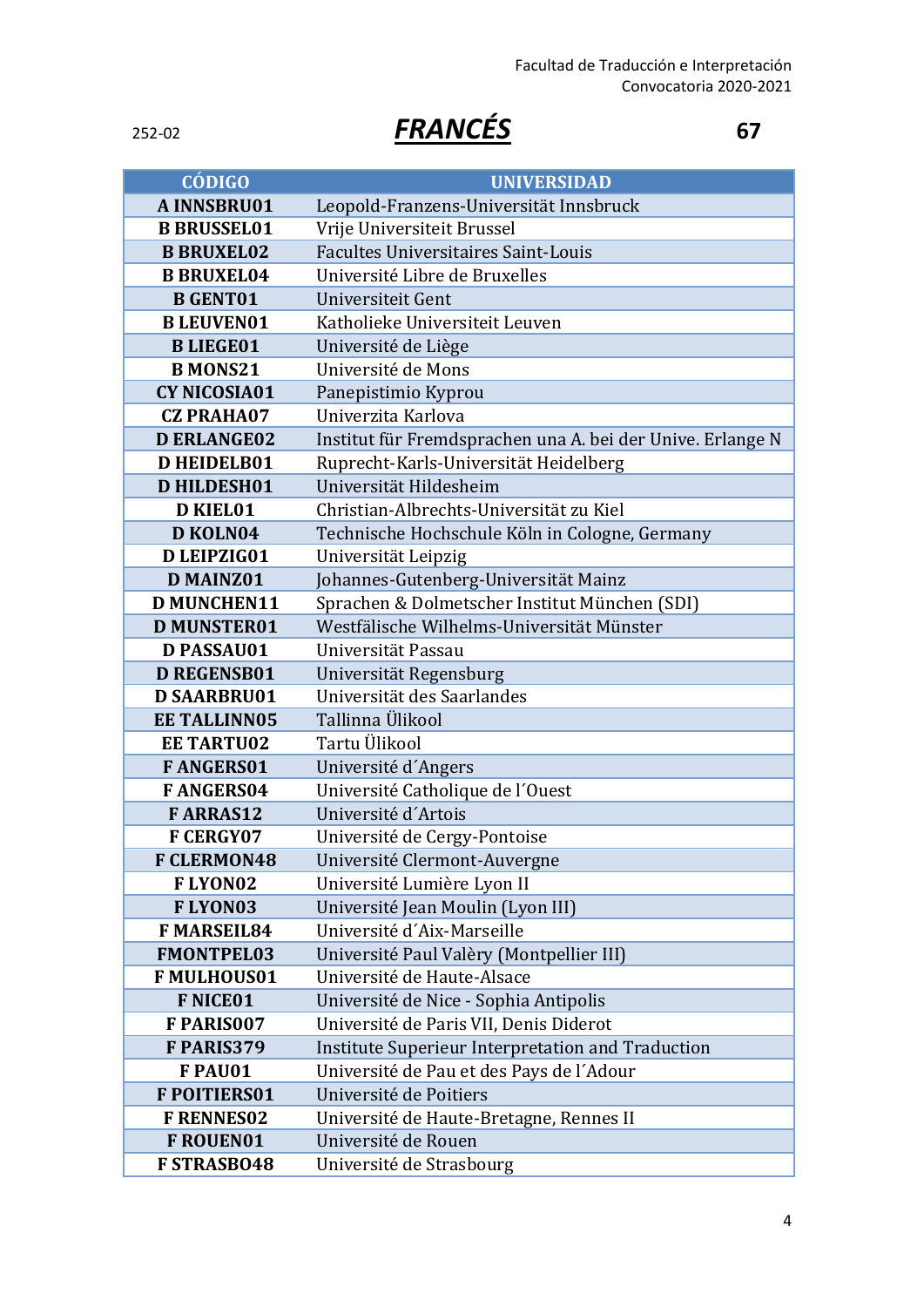| <b>CÓDIGO</b>        | <b>UNIVERSIDAD</b>                                          |
|----------------------|-------------------------------------------------------------|
| <b>FTOULOUS02</b>    | Université de Toulouse Le Mirail (Toulouse II, Jean Jaurès) |
| <b>FTOURS01</b>      | Université François Rabelais (Tours)                        |
| <b>GATHINE01</b>     | Ethniko Kai Kapodistriako Panepistimio Athinon              |
| <b>GATHINE42</b>     | Ionian University                                           |
| <b>I BERGAMO01</b>   | Universitá degli studi di Bergamo                           |
| I BOLOGNA01          | Universita' degli studi di Bologna                          |
| I GENOVA01           | Universitá degli studi di Genova                            |
| I NAPOLI10           | Istituto Universitario della Mediazione                     |
| I ROMA20             | Libera Universita' degli studi S.Pio V di Roma              |
| I SIENA02            | Università per stranieri di Siena                           |
| <b>I TRIESTE01</b>   | Università degli studi di Trieste                           |
| I URBINO01           | Universita' degli studi di Urbino Carlo Bo                  |
| <b>IRL LIMERIC01</b> | University of Limerick                                      |
| <b>LT KAUNAS02</b>   | Kaunas University of Technology                             |
| P BRAGA01            | Universidade do Minho                                       |
| PLISBOA109           | Universidade de Lisboa                                      |
| PL KATOWIC01         | University of Silesia                                       |
| PL KRAKOW01          | Uniwersytet Jagiellonsky                                    |
| PL POZNAN01          | Uniwersytet Im. Adama Mickiewicza                           |
| <b>RO BRASOV01</b>   | Universitatea Transilvania din Brasov                       |
| <b>RO BUCARES09</b>  | Universitatea din Bucaresti                                 |
| <b>RO CLUJNAP01</b>  | Universitatea Babes Bolyai Cluj-Napoca                      |
| RO IASI02            | Alexandru Ioan Cuza University of Iasi                      |
| <b>RO TIMISOA01</b>  | Universitatea de Vest din Timisoara                         |
| SI LJUBIJA01         | Univerza v Ljubljani                                        |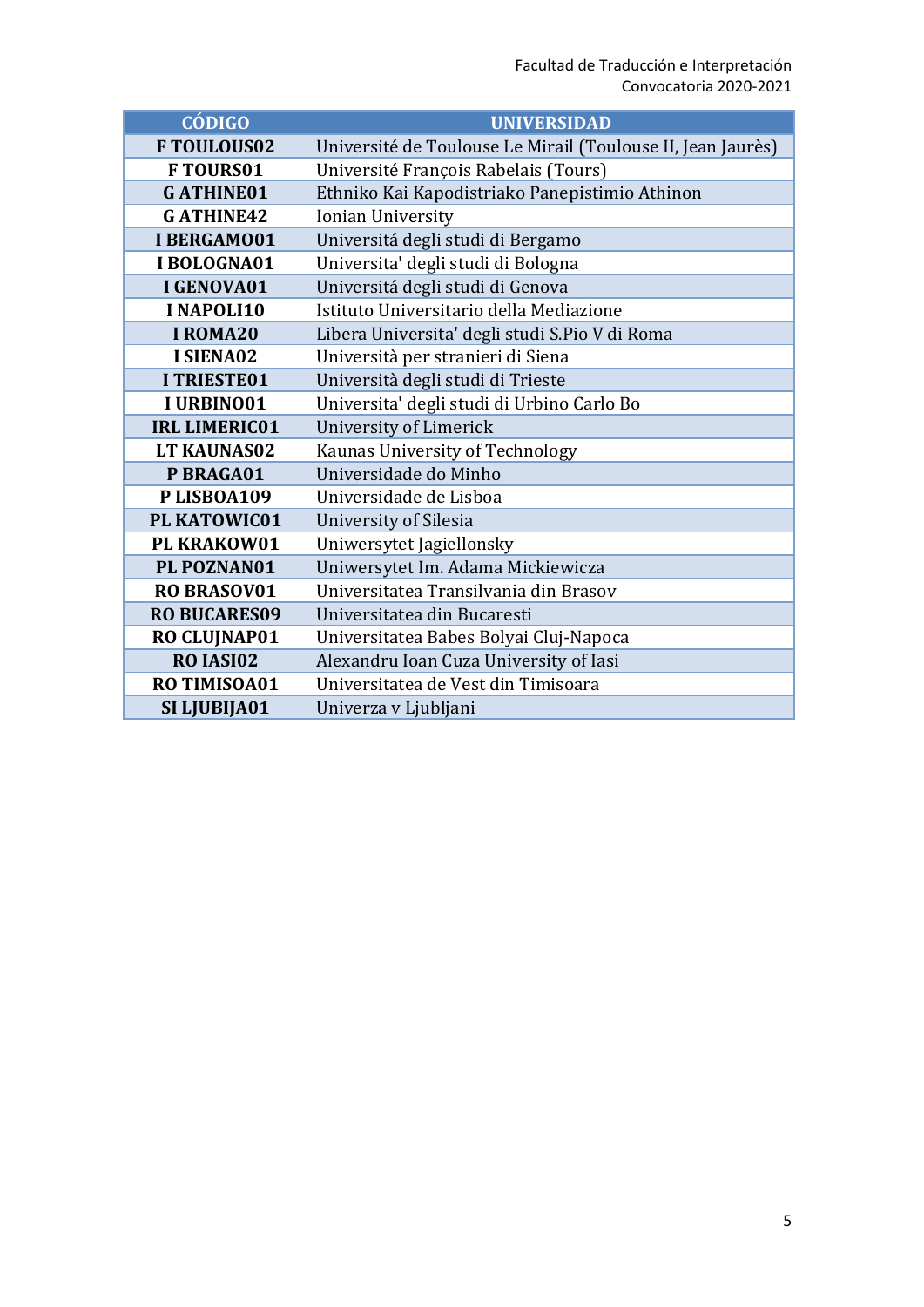# 252-01 *INGLÉS* **75**

| <b>CÓDIGO</b>       | <b>UNIVERSIDAD</b>                                                      |
|---------------------|-------------------------------------------------------------------------|
| A GRAZ01            | Karl-Franzens-Universität Graz                                          |
| A INNSBRU01         | Leopold-Franzens-Universität Innsbruck                                  |
| <b>A WIEN</b>       | Universität Wien                                                        |
| <b>B BRUSSEL01</b>  | Vrije Universiteit Brussel                                              |
| <b>B GENT01</b>     | Universiteit Gent                                                       |
| <b>B GENT25</b>     | Hogeschool Gent                                                         |
| <b>B LEUVEN01</b>   | Katholieke Universiteit Leuven                                          |
| <b>CH GENEVE01</b>  | Université de Genève                                                    |
| <b>CY NICOSIA01</b> | Panepistimio Kyprou                                                     |
| <b>CZ PRAHA07</b>   | Univerzita Karlova                                                      |
| <b>D ERLANGE02</b>  | Institut für Fremdsprachen una A. bei der Unive. Erlange N              |
| <b>D HEIDELB01</b>  | Ruprecht-Karls-Universität Heidelberg                                   |
| <b>D HILDESH01</b>  | Universität Hildesheim                                                  |
| <b>D KASSEL01</b>   | Universität Kassel                                                      |
| <b>D KIEL01</b>     | Christian-Albrechts-Universität zu Kiel                                 |
| D KOLN04            | Technische Hochschule Köln in Cologne, Germany                          |
| D LEIPZIG01         | Universität Leipzig                                                     |
| <b>D MAINZ01</b>    | Johannes-Gutenberg-Universität Mainz                                    |
| <b>D MUNCHEN11</b>  | Sprachen & Dolmetscher Institut München (SDI)                           |
| <b>D MUNSTER01</b>  | Westfälische Wilhelms-Universität Münster                               |
| <b>D PASSAU01</b>   | Universität Passau                                                      |
| D POTSDAM01         | Universität Potsdam                                                     |
| <b>D REGENSB01</b>  | Universität Regensburg                                                  |
| <b>EE TALLINN05</b> | Tallinna Ülikool                                                        |
| <b>EE TARTU02</b>   | Tartu Ülikool                                                           |
| <b>FANGERS04</b>    | Université Catholique de l'Ouest                                        |
| <b>F MARSEIL84</b>  | Université d'Aix-Marseille                                              |
| <b>F NICE01</b>     | Université de Nice - Sophia Antipolis                                   |
| <b>F RENNES02</b>   | Université de Haute-Bretagne, Rennes II                                 |
| <b>F ROUEN01</b>    | Université de Rouen                                                     |
| <b>GATHINE01</b>    | Ethniko Kai Kapodistriako Panepistimio Athinon                          |
| <b>GATHINE42</b>    | Ionian University                                                       |
| I BERGAMO01         | Universitá degli studi di Bergamo                                       |
| I BOLOGNA01         | Universita' degli studi di Bologna                                      |
| I GENOVA01          | Universitá degli studi di Genova                                        |
| <b>I MILANO05</b>   | Libera Universita' di Lingue e Comunicazione IULM di<br>Milano          |
| <b>I MILANO14</b>   | Istituto Superiore Interpreti e Traduttori, Scuole Civille di<br>Milano |
| I NAPOLI10          | Istituto Universitario della Mediazione                                 |
| <b>I ROMA20</b>     | Libera Universita' degli studi S.Pio V di Roma                          |
| I SIENA02           | Università per stranieri di Siena                                       |
| <b>I TRIESTE01</b>  | Università degli studi di Trieste                                       |